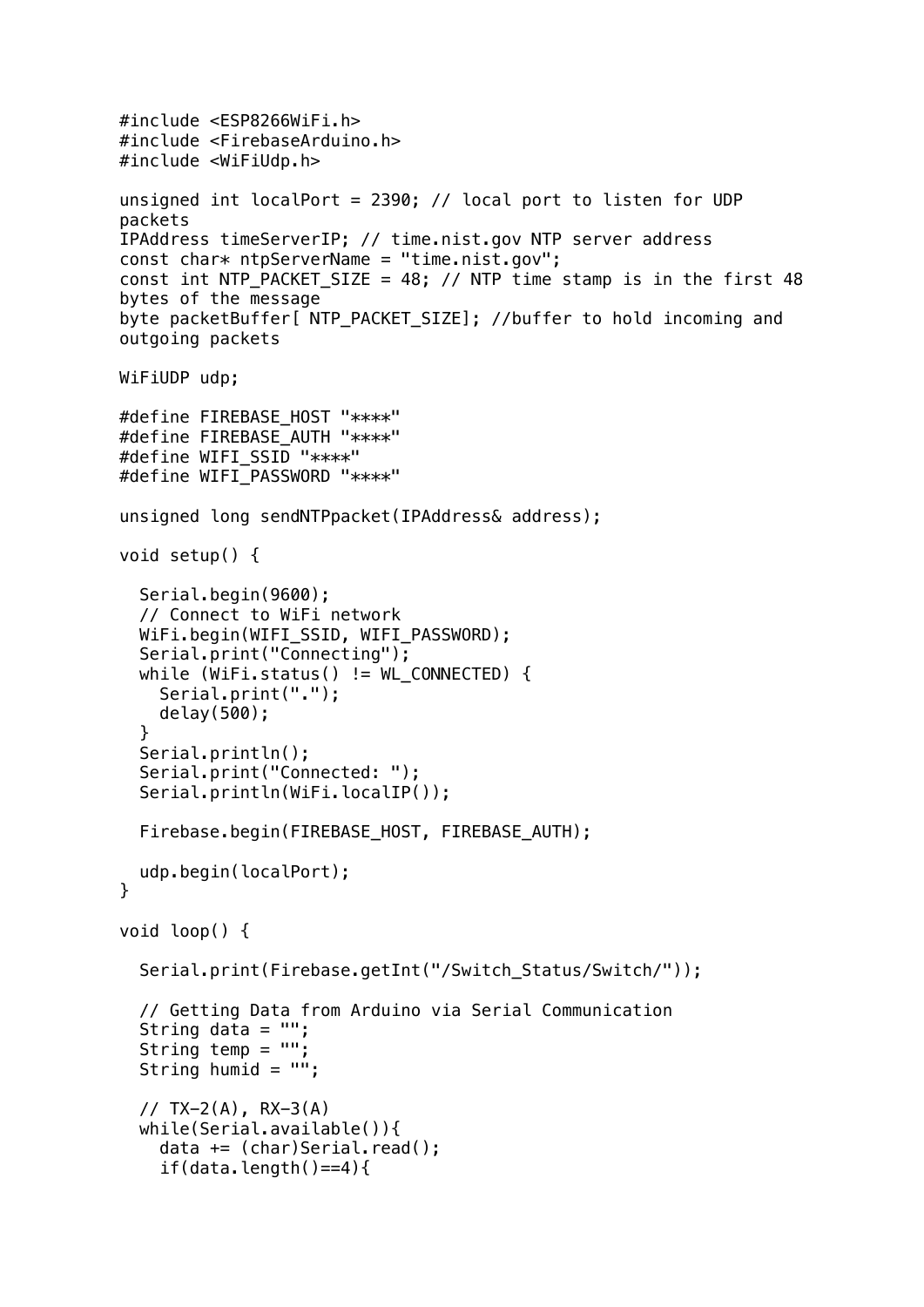```
temp += data[0];
      temp += data[1];
      humid += data[2];
      humid += data[3]:
       // Firebase Library already has ArduinoJson.h in its CORE 
       StaticJsonBuffer<200> jsonBuffer;
       JsonObject& root = jsonBuffer.createObject();
       root["Temp"] = temp;
       root["Humid"] = humid;
      root['Day"] = getTime() / 86400; Firebase.set("/Sensors/", root);
     }
   }
   delay(200);
}
  // Checkout NTPClient Example
  // ESP8266WiFi/examples/NTPClient/NTPClient.ino
unsigned long getTime(){
   //get a random server from the pool
   WiFi.hostByName(ntpServerName, timeServerIP); 
   sendNTPpacket(timeServerIP); // send an NTP packet to a time 
server
   if (udp.parsePacket()) {
     // We've received a packet, read the data from it
    udp.read(packetBuffer, NTP_PACKET_SIZE); // read the packet into
the buffer
     //the timestamp starts at byte 40 of the received packet and is 
four bytes,
     // or two words, long. First, esxtract the two words:
    unsigned long highWord = word(packetBuffer[40],
packetBuffer[41]);
    unsigned long lowWord = word(packetBuffer[42],
packetBuffer[43]);
     // combine the four bytes (two words) into a long integer
     // this is NTP time (seconds since Jan 1 1900):
    unsigned long secsSince1900 = highWord \lt\lt 16 | lowWord;
     // now convert NTP time into everyday time:
     // Unix time starts on Jan 1 1970. In seconds, that's 
2208988800:
     const unsigned long seventyYears = 2208988800UL;
     // subtract seventy years:
    unsigned long epoch = secsSince1900 - seventyYears;
     return epoch;
   }
}
// send an NTP request to the time server at the given address
```